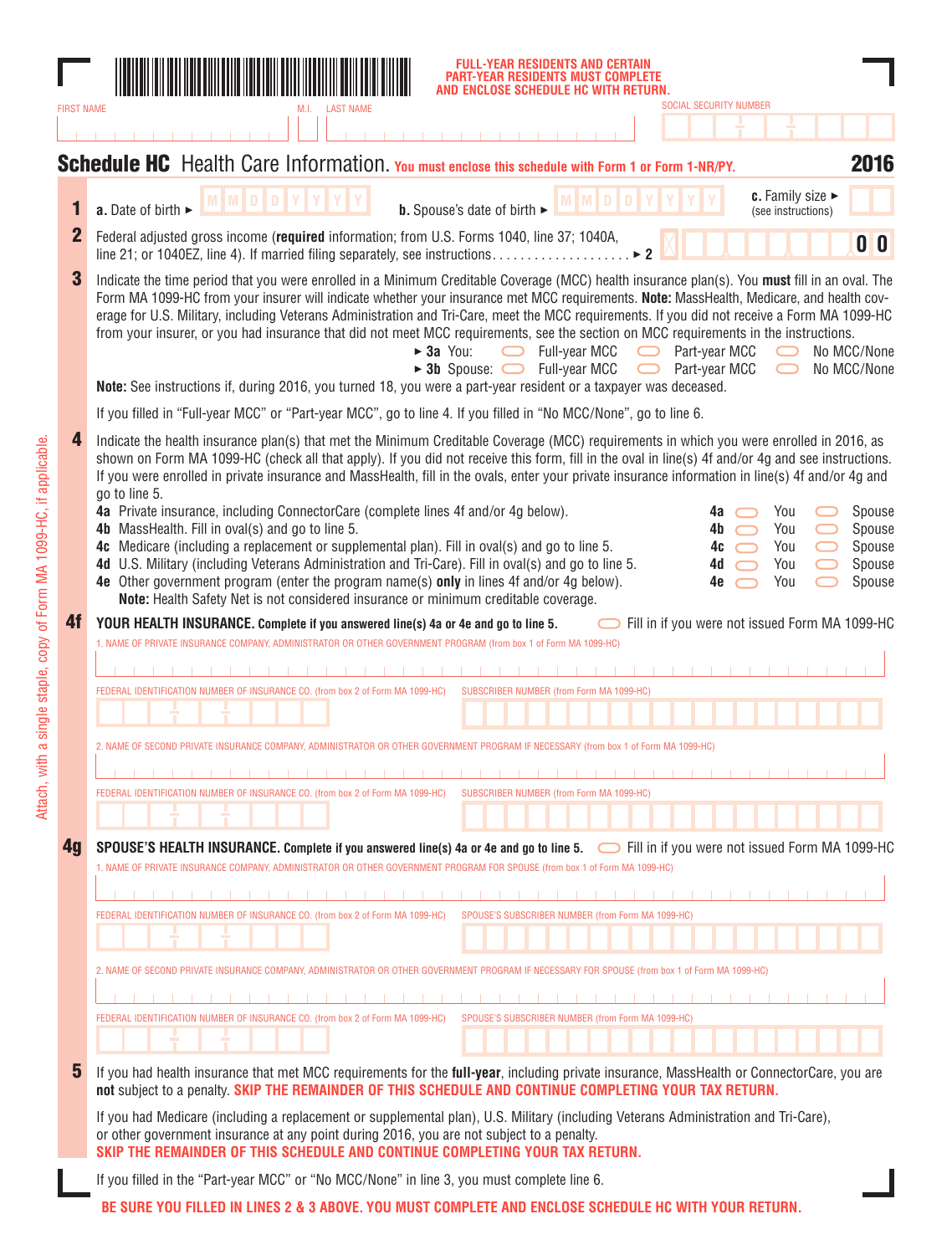**IF YOU HAD HEALTH INSURANCE THAT MET MCC REQUIREMENTS FOR THE FULL YEAR, INCLUDING PRIVATE INSURANCE, MASSHEALTH OR CONNECTORCARE, OR IF YOU HAD MEDICARE, U.S. MILITARY OR OTHER GOVERNMENT INSURANCE AT ANY POINT DURING 2016, YOU ARE NOT SUBJECT TO A PENALTY. SKIP THE REMAINDER OF SCHEDULE HC AND CONTINUE COMPLETING YOUR TAX RETURN.**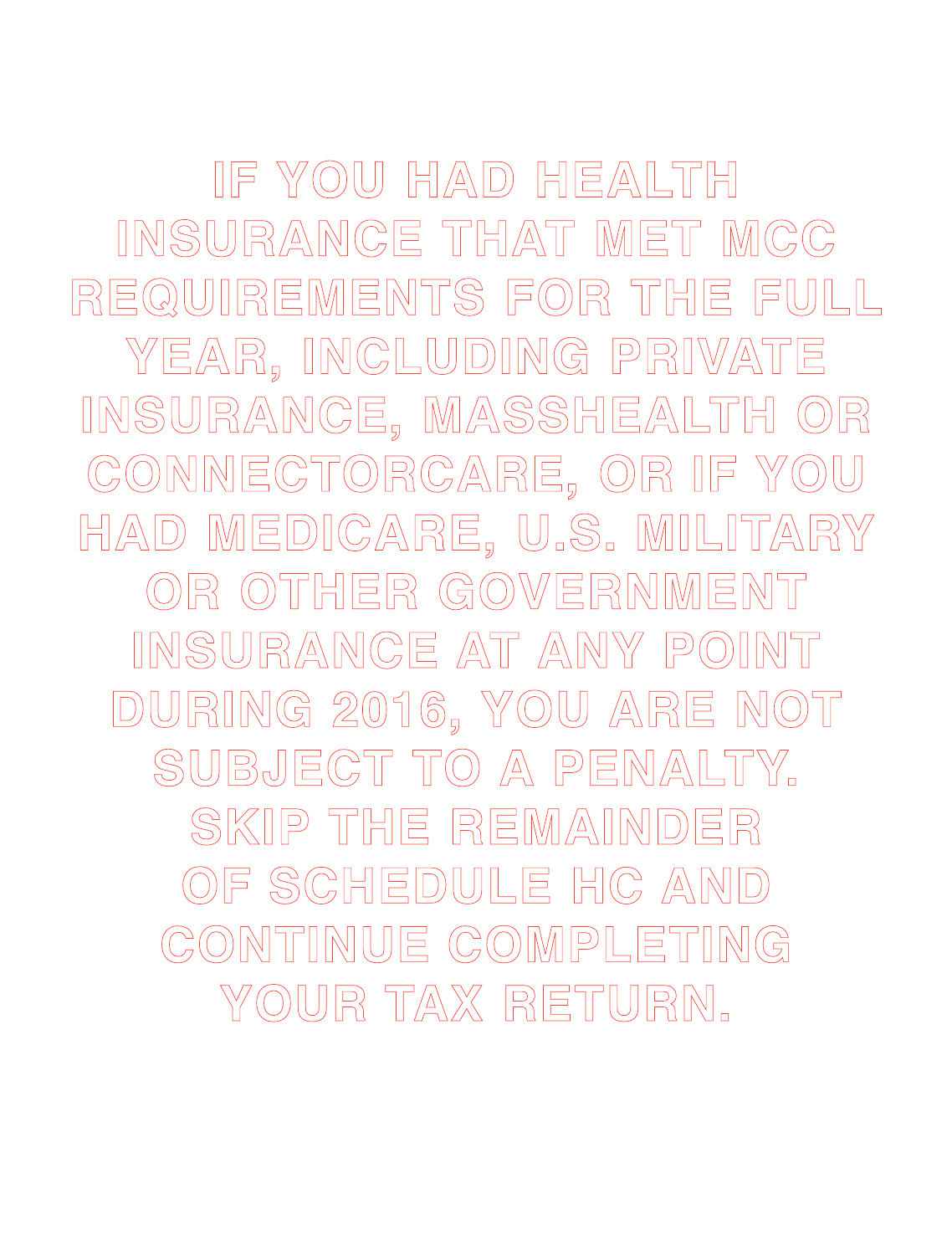

### **2016 SCHEDULE HC, PAGE 2**

| SOCIAL SECURITY NUMBER |  |  |  |  |  |  |  |  |  |  |  |
|------------------------|--|--|--|--|--|--|--|--|--|--|--|
|                        |  |  |  |  |  |  |  |  |  |  |  |

## **Schedule HC** Uninsured for All or Part of 2016

**Do NOT complete if you are not subject to a penalty.**

**6** Was your income in 2016 at or below 150% of the federal poverty level (see worksheet)? **6 6** Yes No

If you answer **Yes**, **YOU ARE NOT SUBJECT TO A PENALTY IN 2016. SKIP THE REMAINDER OF THIS SCHEDULE AND COMPLETE YOUR TAX RETURN.** If you answer **No** and you were enrolled in a health insurance plan that met the MCC requirements for part, but not all, of 2016, go to line 7. If you answer **No** and you had no insurance or you were enrolled in a plan that did not meet the MCC requirements during the period that the mandate applied, go to line 8a.

**7** Complete this section **only** if you, and/or your spouse if married filing jointly, were enrolled in a health insurance plan(s) that met the Minimum Creditable Coverage (MCC) requirements for part, but not all of 2016. Fill in the ovals below for the months that met the MCC requirements, as shown on Form MA 1099-HC. If you did not receive this form, fill in the ovals for the months you were covered by a plan that met the MCC requirements at least **15 days or more**. If, during 2016, you **turned 18**, you were a **part-year resident** or a taxpayer was **deceased**, fill in the oval(s) below for the month(s) that met the MCC requirements during the period that the mandate applied. See instructions.

You may **only** fill in the oval(s) for the month(s) you had health insurance that met MCC requirements. If you had health insurance, but it did not meet MCC requirements, you must skip this section and go to line 8a.

**MONTHS COVERED BY HEALTH INSURANCE THAT MET MINIMUM CREDITABLE COVERAGE**

|  | FEB MARCH APRIL MAY JUNE JULY AUG SEPT OCT NOV DEC |  |  |  |  |  |
|--|----------------------------------------------------|--|--|--|--|--|
|  |                                                    |  |  |  |  |  |
|  |                                                    |  |  |  |  |  |

If you had four or more consecutive months either with no insurance or insurance that did not meet the MCC requirements (four or more blank ovals in a row), go to line 8a. Otherwise, a penalty does not apply to you in 2016. **YOU ARE NOT SUBJECT TO A PENALTY IN 2016. SKIP THE REMAINDER OF THIS SCHEDULE AND COMPLETE YOUR TAX RETURN.**

### **Schedule HC** Religious Exemption and Certificate of Exemption

**Do NOT complete if you are not subject to a penalty.**

| 8 | <b>a. RELIGIOUS EXEMPTION.</b> Are you claiming an exemption from the requirement to purchase<br>health insurance based on your sincerely held religious beliefs that cause you to object to<br>substantially all forms of treatment covered by health insurance?                                                                                    |                         | $\triangleright$ 8a You:<br>Spouse: |  | Yes<br>Yes |  | No<br>No  |  |  |  |
|---|------------------------------------------------------------------------------------------------------------------------------------------------------------------------------------------------------------------------------------------------------------------------------------------------------------------------------------------------------|-------------------------|-------------------------------------|--|------------|--|-----------|--|--|--|
|   | If you answer Yes, go to line 8b. If you answer No, go to line 9. If you are filing a joint return and one spouse answers Yes but the other<br>spouse answers No, see instructions.                                                                                                                                                                  |                         |                                     |  |            |  |           |  |  |  |
|   | <b>b.</b> If you are claiming a religious exemption in line 8a, did you receive medical health care during<br>the 2016 tax year?                                                                                                                                                                                                                     |                         | $\triangleright$ 8b You:<br>Spouse: |  | Yes<br>Yes |  | No.<br>No |  |  |  |
|   | If you answer No to line 8b, YOU ARE NOT SUBJECT TO A PENALTY IN 2016. SKIP THE REMAINDER OF THIS SCHEDULE AND CONTINUE<br><b>COMPLETING YOUR TAX RETURN.</b> If you answer Yes to line 8b, go to line 9. If you are filing a joint return and one spouse answers Yes but<br>the other spouse answers No, see instructions.                          |                         |                                     |  |            |  |           |  |  |  |
| 9 | <b>CERTIFICATE OF EXEMPTION.</b> Have you obtained a Certificate of Exemption issued by the<br>Massachusetts Health Connector for the 2016 tax year?                                                                                                                                                                                                 | $\blacktriangleright$ 9 | You:<br>Spouse:                     |  | Yes<br>Yes |  | No.<br>No |  |  |  |
|   | Note: If you received a Certificate of Exemption from the Federal shared responsibility requirement in 2016, issued by the Federal Health<br>Insurance Marketplace, do not enter that information in line 9.                                                                                                                                         |                         |                                     |  |            |  |           |  |  |  |
|   | If you answer Yes, enter the certificate number below, YOU ARE NOT SUBJECT TO A PENALTY IN 2016. SKIP THE REMAINDER OF THIS<br><b>SCHEDULE AND CONTINUE COMPLETING YOUR TAX RETURN.</b> If you answer No to line 9, go to line 10. If you are filing a joint return and<br>one spouse answers Yes but the other spouse answers No, see instructions. |                         |                                     |  |            |  |           |  |  |  |
|   | VOLID MACCAPHITCETTC PEDTIFICATE MITMBED                                                                                                                                                                                                                                                                                                             |                         |                                     |  |            |  |           |  |  |  |

YOUR MASSACHUSETTS CERTIFICATE NUMBER SPOUSE'S MASSACHUSETTS CERTIFICATE NUMBER

**BE SURE TO ENCLOSE SCHEDULE HC WITH YOUR RETURN.**